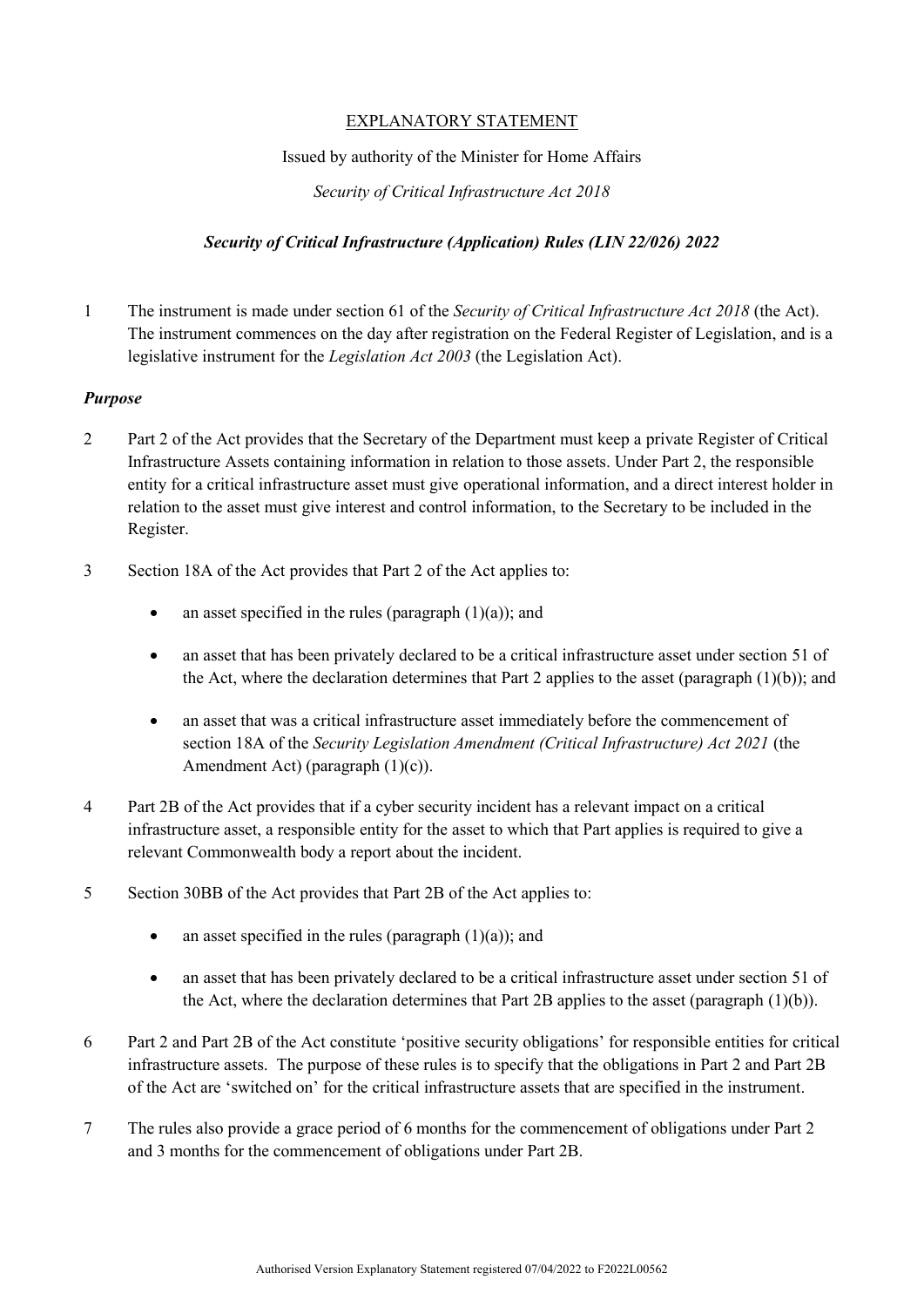#### *Details of the instrument*

8 Details of the instrument are included at **Attachment A**.

#### *Consultation*

- 9 An exposure draft of the instrument and associated explanatory statement was released for public consultation under sections 18AA and 30BBA of the Act in December 2021.
- 10 In December 2021, the Department posted to its website an exposure draft of the instrument and additionally emailed 750 entities who were identified as potential responsible entities for critical infrastructure assets that may be subject to Part 2B of the Act. The Department also advised relevant responsible entities that their asset may be additionally required to provide ownership and operational information to the Register of Critical Infrastructure Assets under Part 2 of the Act. Consultation on the Application Rules, which commenced on 15 December 2021, closed on 1 February 2022 and 36 submissions were received. All 36 submissions were reviewed and considered in the making of the Application Rules.
- 11 The regulatory impact of making the instrument was assessed in the regulatory impact statement attached to the Explanatory Memorandum to the Security Legislation Amendment (Critical Infrastructure) Bill 2020. That statement identified that compliance with the mandatory cyber incident reporting obligation has an average annual compliance burden of \$242.89 per small entity, \$681.19 per medium entity and \$1,119.49 per large entity.

#### *Parliamentary scrutiny etc.*

- 12 The instrument is subject to disallowance under section 42 of the Legislation Act. A Statement of Compatibility with Human Rights has been prepared in relation to the instrument, and provides that to the extent that the instrument impacts human rights, the impact is reasonable and proportional. The Statement is included at **Attachment B** to this explanatory statement.
- 13 The instrument was made by Karen Andrews, Minister for Home Affairs, in accordance with sections 18A, 30BB and 61 of the Act.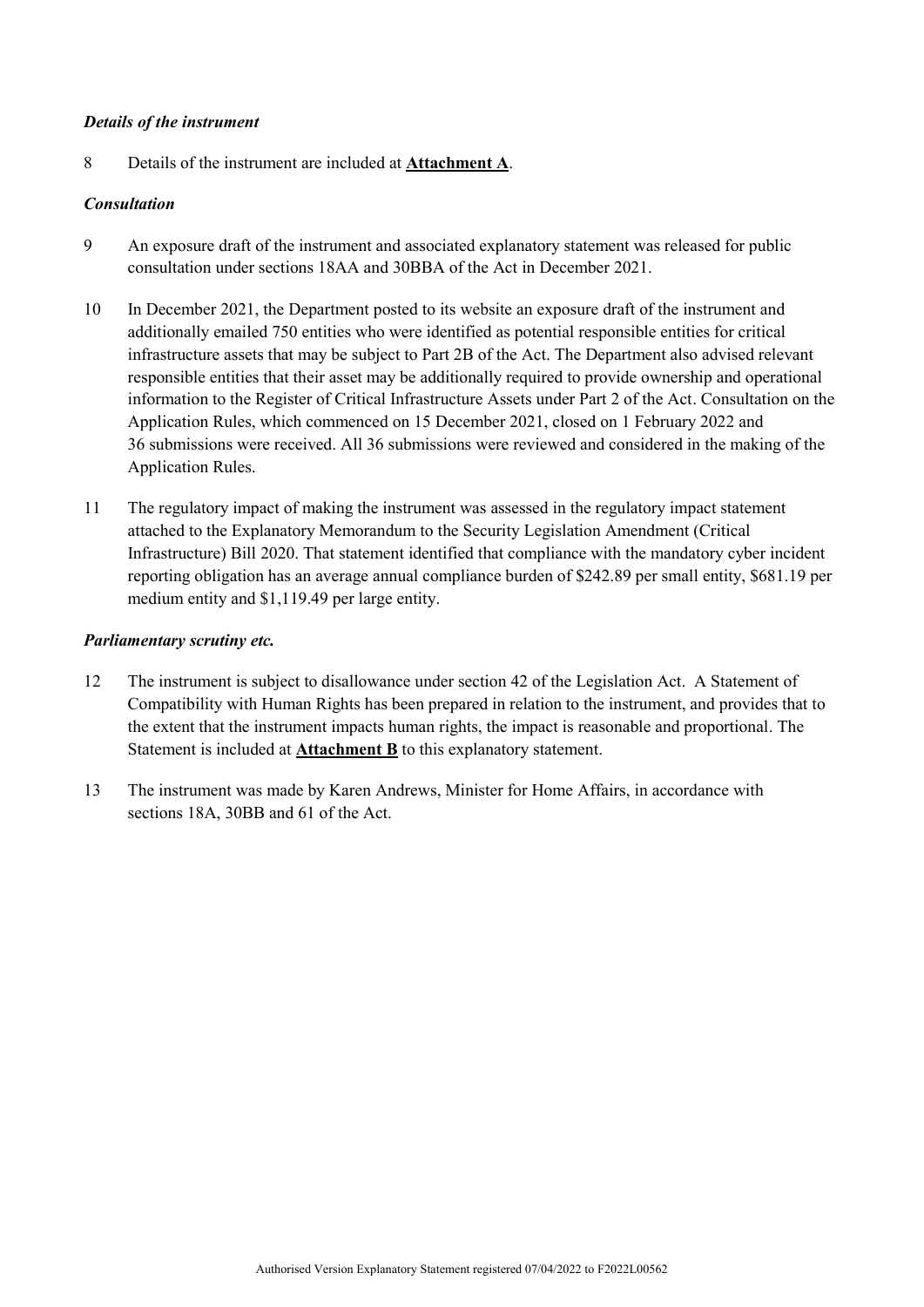## **Attachment A**

# **Details of the** *Security of Critical Infrastructure (Application) Rules (LIN 22/026) 2022*

### **Section 1 Name**

This section provides that the name of the instrument is the *Security of Critical Infrastructure (Application) Rules (LIN 22/026) 2022* (the instrument).

### **Section 2 Commencement**

This section provides that the instrument commences on the day after registration on the Federal Register of Legislation.

## **Section 3 Definitions**

Section 3 sets out definitions of terms used in this instrument by reference to their definitions in the *Aviation Transport Security Act 2004* (ATSA), *Aviation Transport Security Regulations 2005* and the *Customs Act 1901*. The definitions of those terms will apply as amended from time to time by operation of paragraph 13(1)(b) of the *Legislation Act 2003* (the Legislation Act).

## **Section 4 Application of Part 2 of the Act**

Subsection 4(1) of the instrument provides that Part 2 of the *Security of Critical Infrastructure Act 2018* (the Act) applies to the critical infrastructure assets specified in paragraphs (a) to (m) but excluding the assets mentioned in subsection (2).

Paragraphs 4(1)(1) and (m) of the instrument specify that Part 2 of the Act applies to critical electricity assets and critical gas assets that were not critical infrastructure assets prior to the commencement of section 18A of the Act. This is to ensure that Part 2 of the Act applies to assets that newly become a critical electricity asset or a critical gas asset as a result of the amendments made to the Act by the *Security Legislation Amendment (Critical Infrastructure) Act 2021* (the Amendment Act) and the subsequent implementation of the *Security of Critical Infrastructure (Definitions) Rules 2021* (the Definitions Rules).

It should be noted that paragraph  $18A(1)(c)$  of the Act provides that Part 2 of the Act continues to apply to critical infrastructure assets that were critical infrastructure assets immediately before the commencement of section 18A. For this reason, Part 2 of the Act continues to apply to:

- critical electricity assets and critical gas assets that were already critical infrastructure assets immediately prior to the commencement of section 18A;
- critical water assets:
- critical port assets;
- an asset privately declared under section 51 before the commencement of section 18A of the Amendment Act.

As a result of being specified in subsection  $4(1)$ , the responsible entities for these assets have an ongoing obligation to give operational information, and direct interest holders an obligation to give interest and control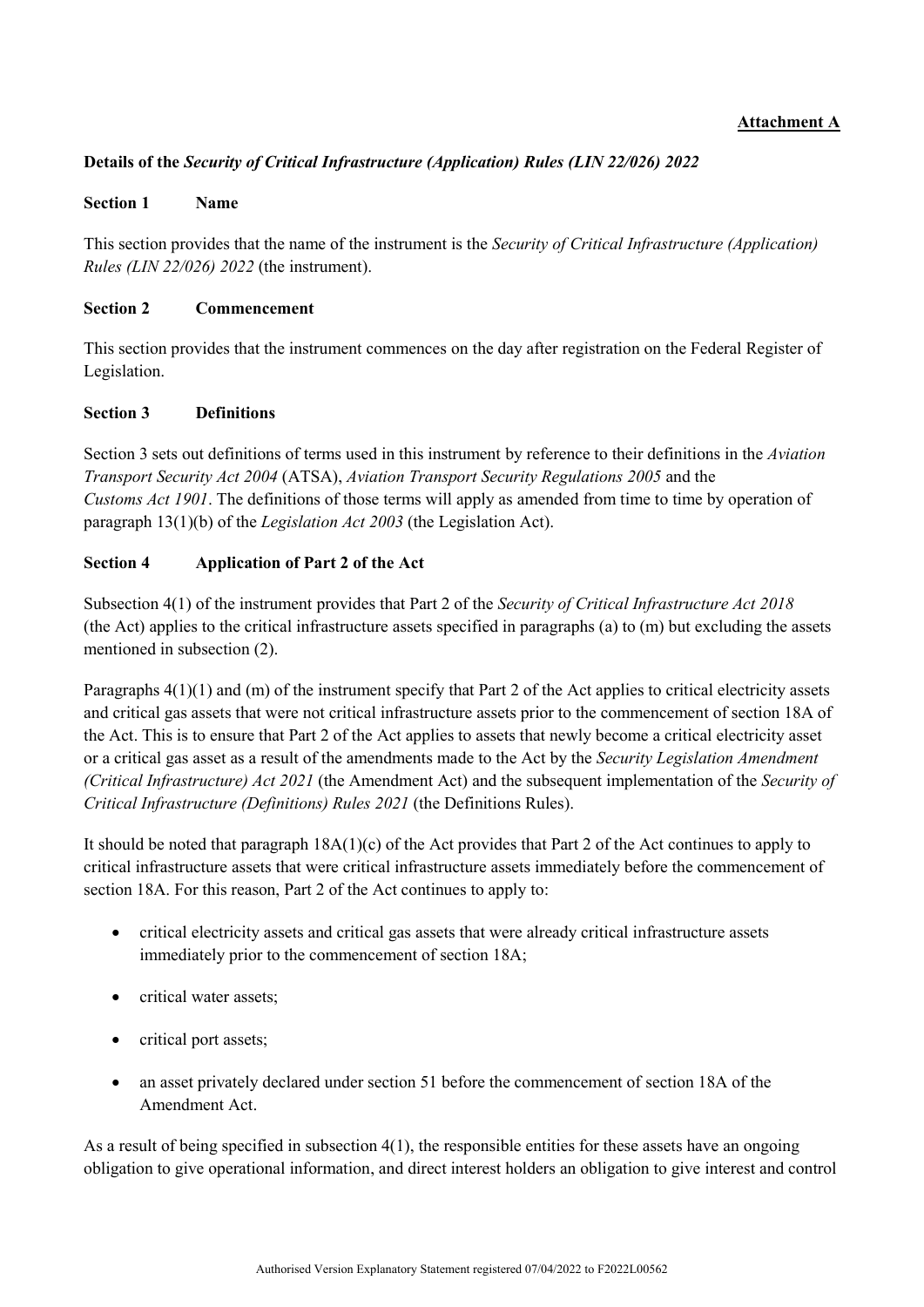information, to the Secretary and to notify the Secretary of notifiable events (see sections 23 and 24 of the Act in particular).

Subsection 4(2) lists four specific sugar mills that are owned or operated by specified entities as excluded from the obligation to comply with Part 2 of the Act. Sugar mills owned or operated by these entities may fall within the definition of 'critical electricity asset' under section 10 of the Act and the Definitions Rules. The electricity generators run by The Haughton Sugar Company Pty Ltd, Pioneer Sugar Mills Pty Ltd, Mackay Sugar Ltd and MSF Sugar Pty Ltd are non-scheduled, seasonal generators, and would be unlikely to impact the electricity network in any significant way if they were unavailable so it is appropriate to exclude from the definition.

Subsection 4(3) outlines a grace period for compliance with Part 2 of the Act. Under this provision, Part 2 of the Act does not apply to the critical infrastructure assets mentioned in subsection (1) in the period beginning at the time that the asset becomes a critical infrastructure asset and ending the later of 6 months after the commencement of this instrument and 6 months after the instrument becomes a critical infrastructure asset. For example, if an asset becomes a critical infrastructure asset on 1 April, the obligations in Part 2 will generally apply from the following 1 October.

At the time of commencement of this instrument, the time that an asset becomes a critical infrastructure asset may be determined by reference to the commencement of:

- Schedule 1 to the Amendment Act (which inserted the definitions of the terms specified in subsection  $(1)$ ; or
- the Definitions Rules (which prescribe detail relating to the definition of terms specified in subsection (1)).

The 6 month 'grace period' set out in subsection 4(3) for obligations under Part 2 of the Act does not apply to assets that were already critical infrastructure assets prior to the commencement of section 18A of the Act.

# **Section 5 Application of Part 2B of the Act**

Subsection 5(1) of the instrument provides that Part 2B of the Act applies to the critical infrastructure assets specified in paragraphs (a) to (t) but excluding the assets mentioned in subsections (3) and (4).

Paragraph (1)(p) specifies that Part 2B of the Act applies to a critical aviation asset mentioned in subsection (2). Subsection 5(2) lists a number of particular assets that are critical aviation assets. The use of the word 'Australian' in paragraph 5(2)(b) means that this provision is not intended to include international airlines, but is intended to include domestic (Australian) airlines that conduct international operations in addition to their domestic routes.

As a result of being specified in subsection 5(1), the responsible entities for these assets have an obligation to notify the relevant Commonwealth body about critical cyber security incidents within 12 hours (see section 30BC of the Act) or of other cyber security incidents within 72 hours (see section 30BD).

Subsection 5(3) lists four specific sugar mills that are owned or operated by specified entities as excluded from the obligation to comply with Part 2 of the Act. Sugar mills owned or operated by these entities may fall within the definition of 'critical electricity asset' under section 10 of the Act and the Definitions Rules. The electricity generators run by The Haughton Sugar Company Pty Ltd, Pioneer Sugar Mills Pty Ltd, Mackay Sugar Ltd and MSF Sugar Pty Ltd are non-scheduled, seasonal generators, and would be unlikely to impact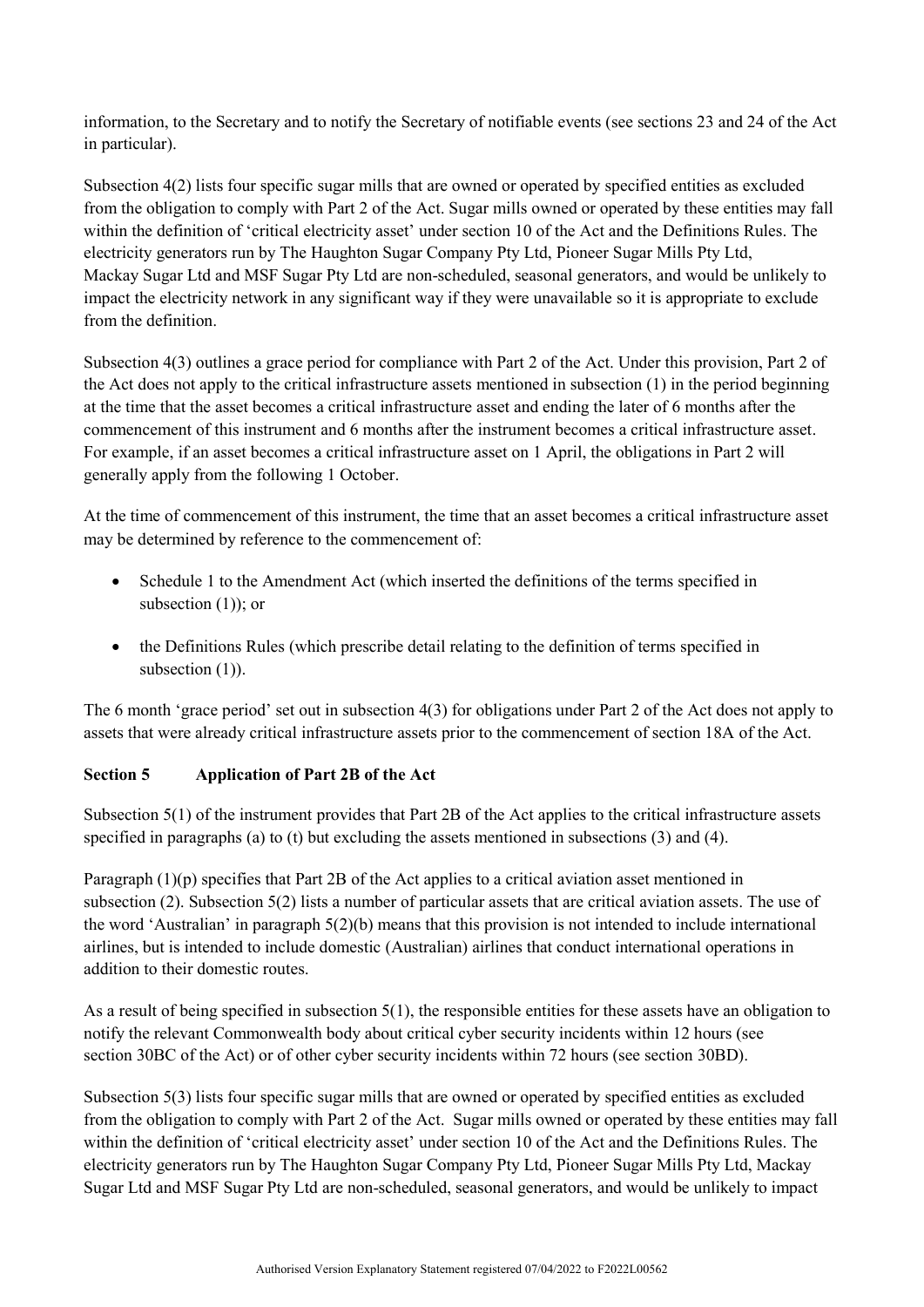the electricity network in any significant way if they were unavailable so are appropriate to exclude from the definition.

Subsection 5(4) will exclude certain assets from the requirement to comply with Part 2B of the Act after the passage of the Transport Security Amendment (Critical Infrastructure) Bill 2022 (the TSACI Bill). The TSACI Bill would make amendments to the ATSA and the *Maritime Transport and Offshore Facilities Security Act 2003* (MTOFSA) to create a cyber incident reporting obligation in the legislation that is tailored and fit-for-purpose for the aviation and maritime transport sectors.

Parts 1 of Schedule 3 to the TSACI Bill would make consequential amendments to the Act to replace the definition of 'critical aviation asset'. Part 2 of Schedule 3 of the TSACI Bill will make consequential amendments to the Act to repeal the definition of 'critical port asset' and to insert a new definition of 'critical maritime asset'. Subsection 5(4) of the instrument will mean that those assets, who will be subject to the cyber incident reporting regimes under the ATSA and MTOFSA if the TSACI Bill passes the Parliament, will be automatically excluded from the obligation to also provide a mandatory cyber incident report under Part 2B of the Act.

Subsection 5(5) of the instrument provides that Part 2B of the Act does not apply to the critical infrastructure assets specified in subsection (1) in the period beginning when the asset becomes a critical infrastructure asset, and ending at the later of:

- 3 months after the commencement of this instrument; and
- 3 months after the asset became a critical infrastructure asset.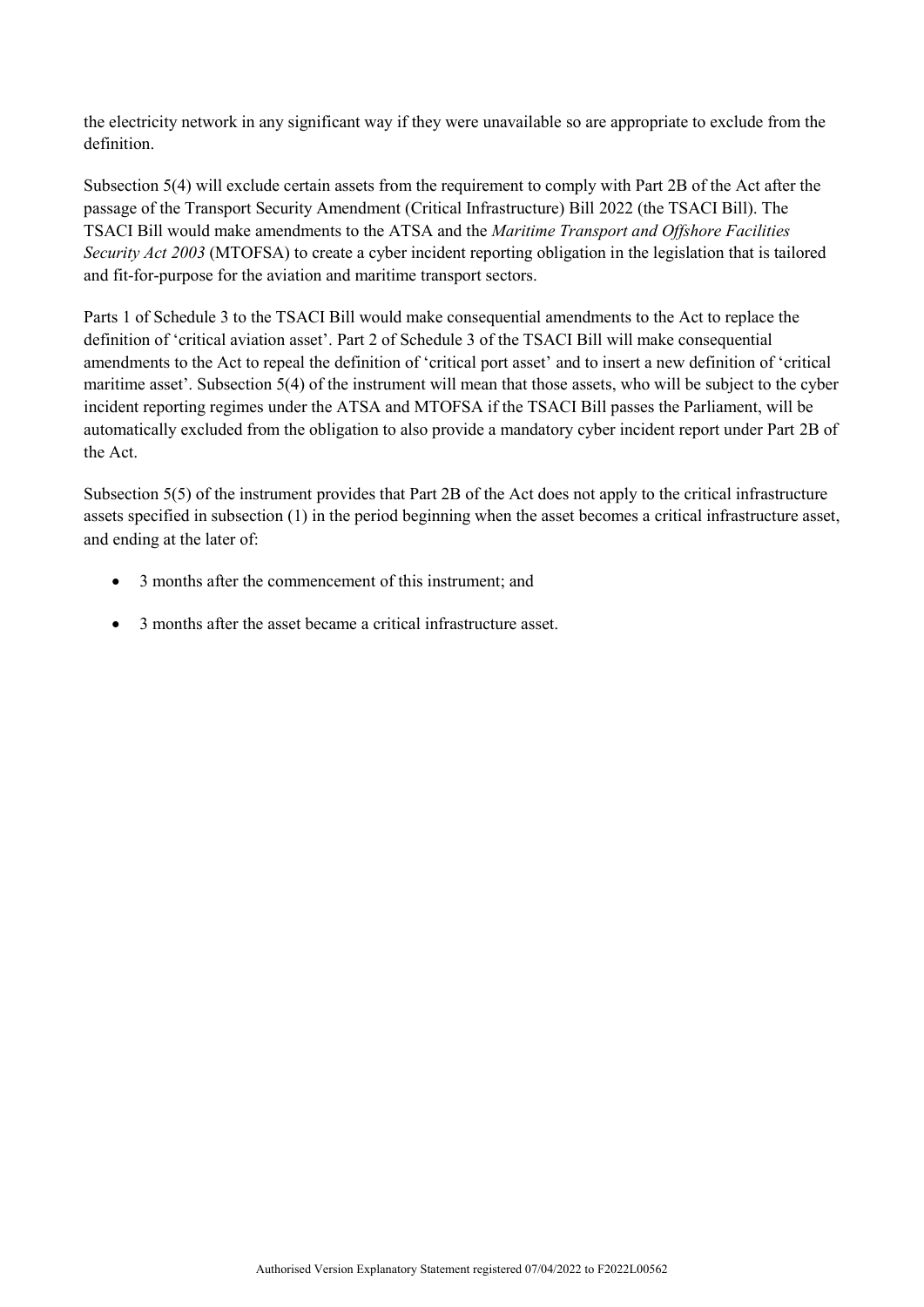## **Attachment B**

### **Statement of Compatibility with Human Rights**

*Prepared in accordance with Part 3 of the Human Rights (Parliamentary Scrutiny) Act 2011*

#### **Security of Critical Infrastructure (Application) Rules 2022 (LIN 22/026)**

This Disallowable Legislative Instrument is compatible with the human rights and freedoms recognised or declared in the international instruments listed in section 3 of the *Human Rights (Parliamentary Scrutiny) Act 2011*.

#### **Overview of the Disallowable Legislative Instrument**

- 1 The *Security of Critical Infrastructure Act 2018* (the Act) contains positive security obligations intended to enhance the Government and industry's understanding of the threat environment faced by Australia's critical infrastructure, and build cyber situational awareness. The positive security obligations comprise of two aspects: reporting to the Register of Critical Infrastructure Assets (the Register) and mandatory cyber incident reporting.
- 2 The *Security of Critical Infrastructure (Application) Rules (LIN 22/026) 2022* (the Application Rules) prescribe the circumstances in which specified critical infrastructure assets are required to:
	- provide ownership and operational information to the Register under Part 2 of the Act; and
	- provide reports about cyber incidents to the Australian Cyber Security Centre (ACSC) under Part 2B of the Act.
- 3 To avoid doubt, each aspect of the positive security obligations will only apply once a rule is made in relation to that aspect for a critical infrastructure asset or class of critical infrastructure assets. The rules prescribe which aspects are 'switched on' for a critical infrastructure asset or class of critical infrastructure assets.
- 4 Under section 18A of Part 2 of the Act, direct interest holders and responsible entities for critical infrastructure assets are required to report ownership and operational information to the Register if any of the following apply:
	- the asset is specified in the Application Rules (paragraph  $(1)(a)$ )
	- the asset is the subject or a declaration under section 51, and the declaration determines that this Part applies to the asset (paragraph  $(1)(b)$ ), or
	- immediately before the commencement of section 18A of the Act, the asset was a critical infrastructure asset (within the meaning of the Act prior to these amendments commencing) (paragraph (1)(c)).
- 5 Operational information is defined in section 7 of the Act as the information that a responsible entity, or an operator of the asset must provide to the Register in accordance with Part 2, Division 3 of the Act.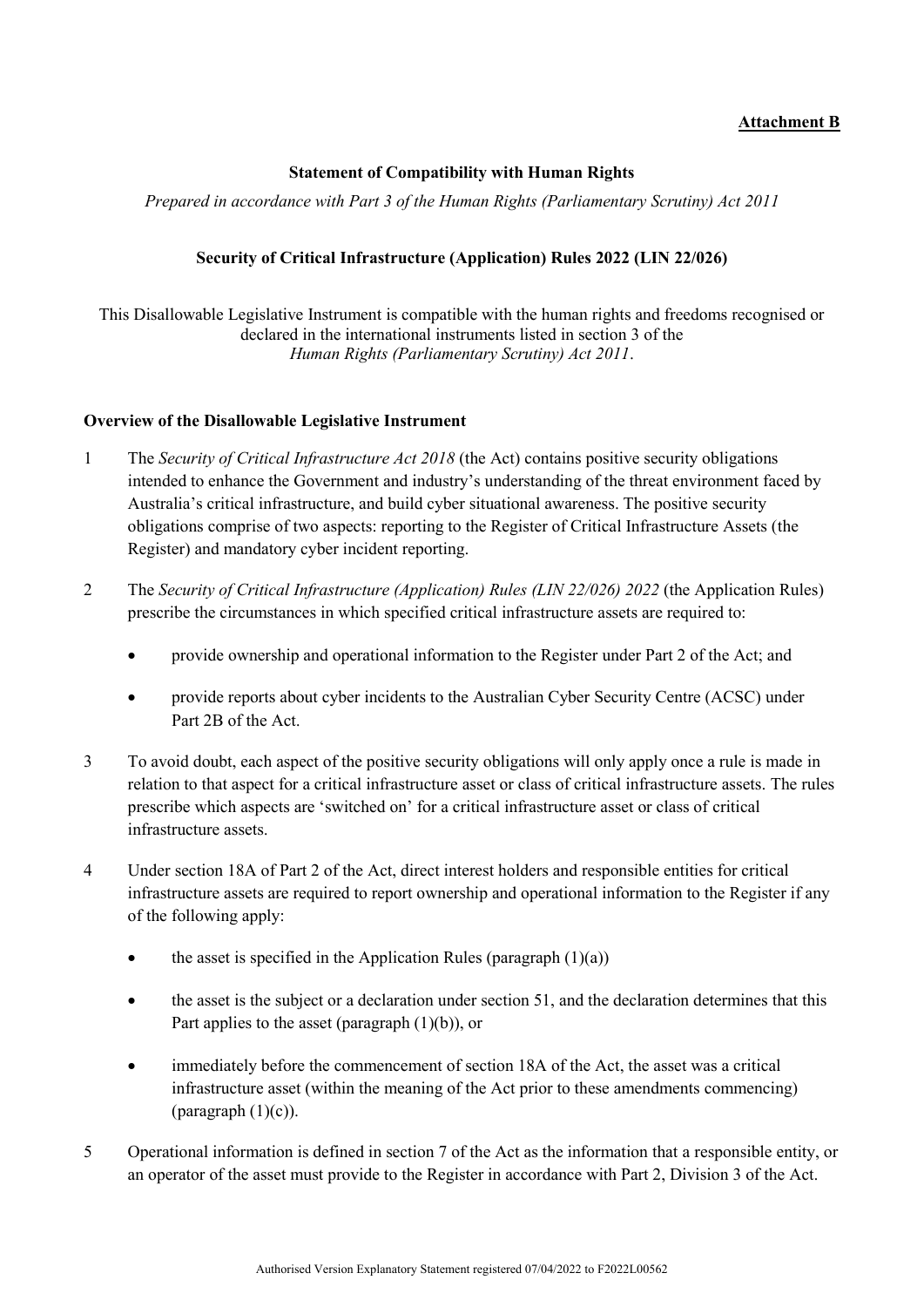This information is being collected to assist in the Government's understanding of who is in a position to influence the control and operation of critical infrastructure assets.

- 6 Paragraph 18A(1)(a) of the Act, given effect by the Application Rules, effectively works as an 'on switch' through which the Minister can ensure that the reporting obligations only apply in appropriate situations. For example, the Minister may choose not to apply Part 2 to a class of critical infrastructure assets, if the information that would be provided under the obligations is already available to government through other means and therefore the desired security objectives are being achieved. Importantly, this will be used to avoid duplicate reporting to Government and thus reduce regulatory burden.
- 7 Paragraph 18A(1)(b) provides that assets declared to be critical infrastructure assets under section 51 of the Act will be subject to Part 2 if the declaration determines that Part 2 applies to the asset, noting the private nature of those declarations due to the associated security vulnerabilities. This ensures responsible entities of assets declared under section 51 are aware of their obligations under Part 2 without disclosing the identity of these sensitive assets.
- 8 Paragraph 18A(1)(c) of the Act, given effect by the Application Rules, also provides a transitional provision to ensure the obligations in Part 2 will continue to apply, uninterrupted, in relation to those critical infrastructure assets that had existing obligations under the Part immediately prior to the commencement of section 18A of the Act.
- 9 Under Part 2B of the Act, responsible entities of specified critical infrastructure assets will be required to report cyber security incidents to the relevant Commonwealth body. Collecting this information will support the development of an aggregated threat picture to inform both proactive and reactive cyber response options – from providing immediate assistance to working with industry to uplift broader security standards
- 10 Section 30BB of the Act provides that the mandatory notification requirements in Part 2B apply to a critical infrastructure asset if:
	- the asset is specified in rules (Application Rules) made by the Minister under section 61 of the Act (paragraph  $(1)(a)$ ), or
	- the asset is subject to a declaration under section 51 of the Act (which enables the Minister to make a private declaration that an asset is a critical infrastructure asset) and the declaration under section 51 determines that Part 2B applies to the asset (paragraph (1)(b)).
- 11 This effectively works as an 'on switch' through which the Minister can ensure that this particular aspect of the positive security obligations only applies in appropriate situations.
- 12 Similar to new section 18A of the Act, this section allows for a nuanced, sector-specific or asset-specific approach to be taken on the application of this obligation in new Part 2B. In determining whether to make rules to apply the obligations under Part 2B to certain critical infrastructure assets, the Minister is likely to consider the appropriateness of any existing arrangements or requirements for responsible entities of those assets to report to Government or regulators the occurrence of a cyber-security incident or incidents, or other arrangements to provide the required visibility of the threat environment. If existing arrangements are deemed to be appropriate and effective, the Minister is unlikely to activate the reporting requirements in relation to the relevant critical infrastructure assets.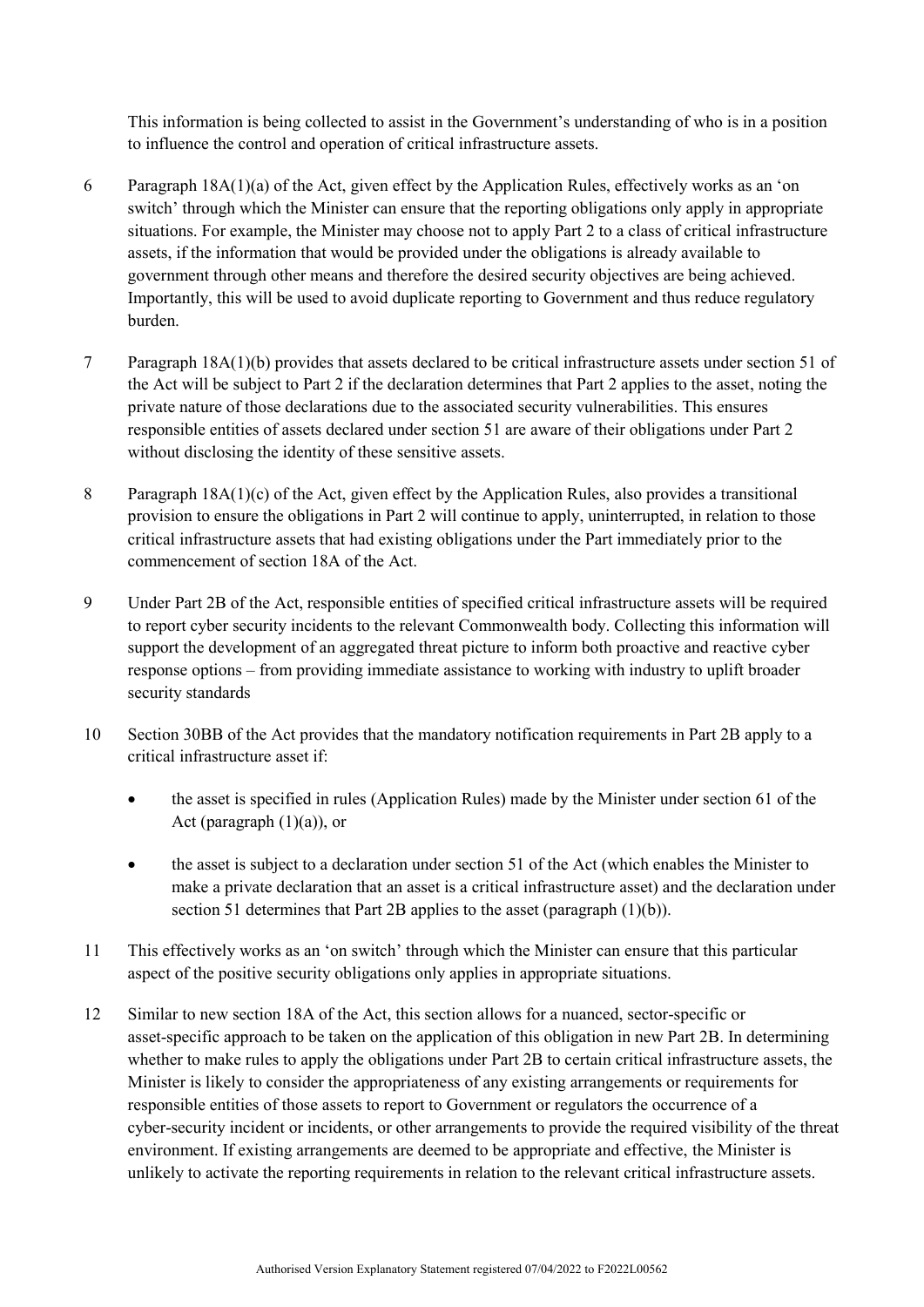- 13 A note to sections 18A and 30BB indicates that specification by class is permitted by way of subsection 13(3) of the *Legislation Act 2003*. This subsection relevantly provides that a power to make a legislative instrument specifying a matter may identify the matter by referring to a class or classes of matters. This note has been included to clarify that the Minister has the discretion to specify in rules that Part 2 and Part 2B applies to:
	- all critical infrastructure assets,
	- a category of critical infrastructure assets such as critical broadcasting assets,
	- a subset of assets within a category of critical infrastructure assets, such as liquid fuel pipelines that are critical liquid fuel assets, or
	- a specific asset that is a critical infrastructure asset.
- 14 Both sections 18A and 30BB provide for the ability to offer a delayed commencement or 'grace period' in the future when an entity becomes a critical infrastructure asset, allowing the entity a reasonable period to adjust their business.

## **Human rights implications**

- 15 This Disallowable Legislative Instrument engages the following human rights:
	- the right to an adequate standard of living, including the right to adequate food in Article 11 of the *International Covenant on Economic, Social and Cultural Rights* (ICESCR);
	- the right to the enjoyment of the highest attainable standard of physical and mental health, including medical service and attention in the event of sickness in Article 12 of the ICESCR; and
	- the right to privacy in Article 17 of the *International Covenant on Civil and Political Rights* (ICCPR).

## **The right to an adequate standard of living, including the right to adequate food**

- 16 Article 11 of the ICESCR provides for the right of everyone to an adequate standard of living, including adequate food. Article 11 commits States Parties to the Covenant to improve methods of production and distribution of food.
- 17 Direct interest holders and responsible entities for critical infrastructure assets specified in the Application Rules will be required to report ownership and operational information to the Register to which Part 2 of the Act applies. Information obtained will inform the Government and industry's understanding of who has influence and control over infrastructure that is critical to the provision of essential services and supplies that maintain and sustain life throughout Australia. This includes, but is not limited to, food and grocery, and freight services.
- 18 Responsible entities for critical infrastructure assets specified in the Application Rules will also be required to report cyber security incidents to which Part 2B of the Act applies. Information obtained through cyber incident reporting will enable the Government to identify and rapidly respond to emerging threats.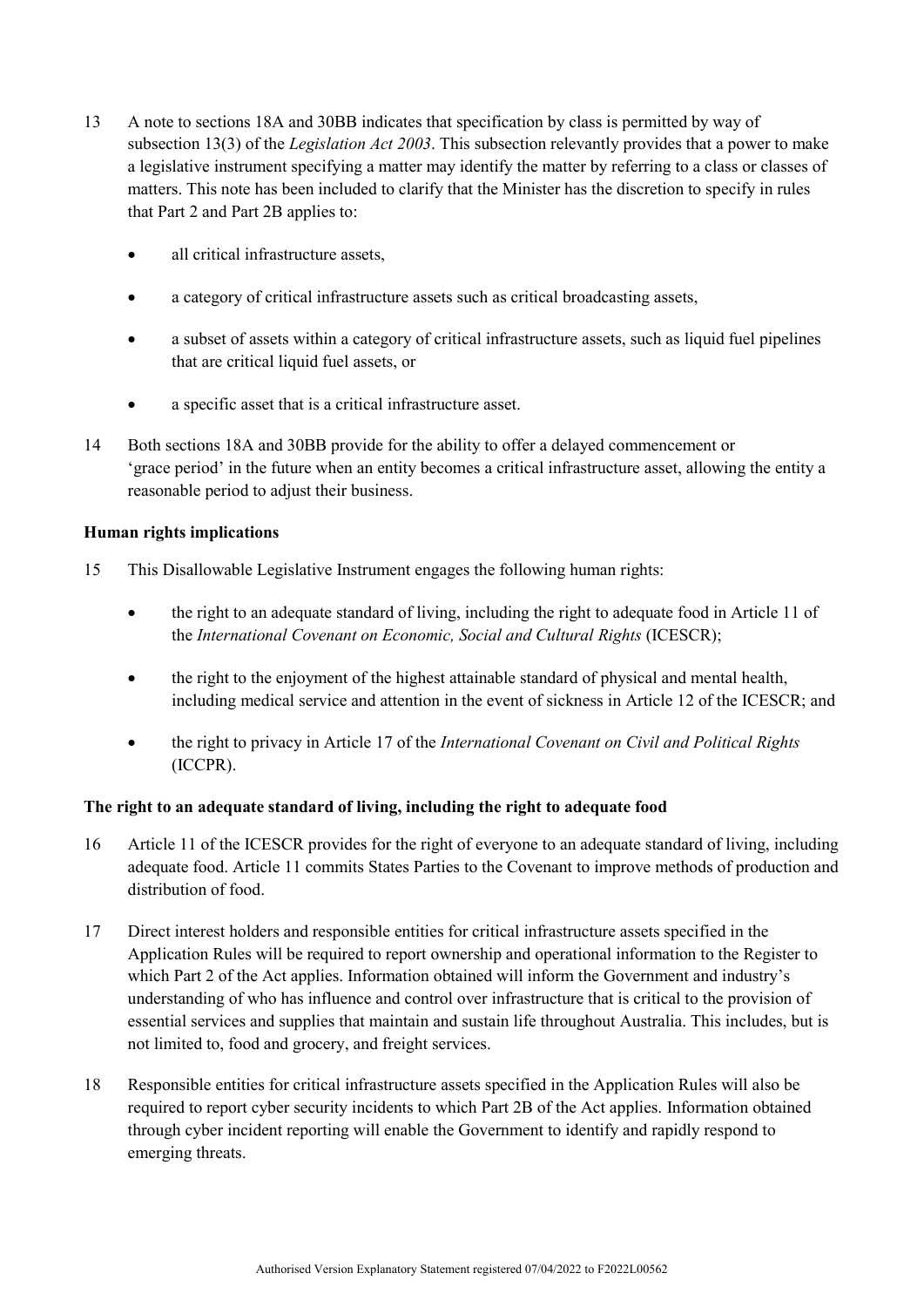19 Overall, an enhanced understanding of the evolving threat environment will improve the Government's ability to work with industry to reduce the likelihood of a disruption to distribution networks and other key operations of Australia's major supermarkets, which could impact the availability of critical food and groceries.

#### **The right to the enjoyment of the highest attainable standard of physical and mental health**

- 20 Article 12 of the ICESCR provides for the right of everyone to the enjoyment of the highest attainable standard of health. The United Nations Committee on Economic, Social and Cultural Rights has stated that the right to health embraces a wide range of socio-economic factors that promote conditions in which people can lead a healthy life, and extends to the underlying determinants of health.
- 21 Hospitals are crucial to Australia's ability to fulfil this obligation as they provide critical care for patients with a variety of medical, surgical and trauma conditions, and are therefore integral to the sustainment of life.
- 22 The Application Rules require responsible entities of critical hospitals, and other specified critical infrastructure assets with a high degree of interdependency with critical hospitals (such as assets within the energy sector), to report ownership and operational information to the Register and report cyber security incidents to the ACSC.
- 23 An enhanced understanding of the evolving threat environment will improve the Government's ability to work with industry to reduce the likelihood of a disruption to health and medical services that are essential for promoting the highest attainable standard of physical and mental health within Australia.

#### **Right to privacy**

- 24 Article 17 of the ICCPR provides that no one shall be subjected to arbitrary or unlawful interference with their privacy. Interferences with privacy may be permissible provided that where it is authorised by law and is not arbitrary. For an interference with the right to privacy not to be arbitrary, the interference must be for a reason consistent with the provisions, aims and objectives of the ICCPR and be reasonable in the particular circumstances. The United Nations Human Rights Committee has interpreted 'reasonableness' in this context to mean that 'any interference with privacy must be proportional to the end sought and be necessary in the circumstances of any given case'.
- 25 The term unlawful means that no interference can take place except as authorised under domestic law.
- 26 The Application Rules may engage the right to privacy in relation to:
	- responsible entity (owners or operators) for an asset
	- the responsible entity's employees, or
	- the responsible entity's customers/consumers.
- 27 For critical infrastructure assets specified in the Application Rules, responsible entities will be required to report ownership and operational information to the Register and cyber incidents to the ACSC. This will allow certain powers to be used in relation to those prescribed assets, and may engage the right to privacy of the asset's responsible entity, employees or customers. Such information is held securely by the Government and will not be made available on a public register.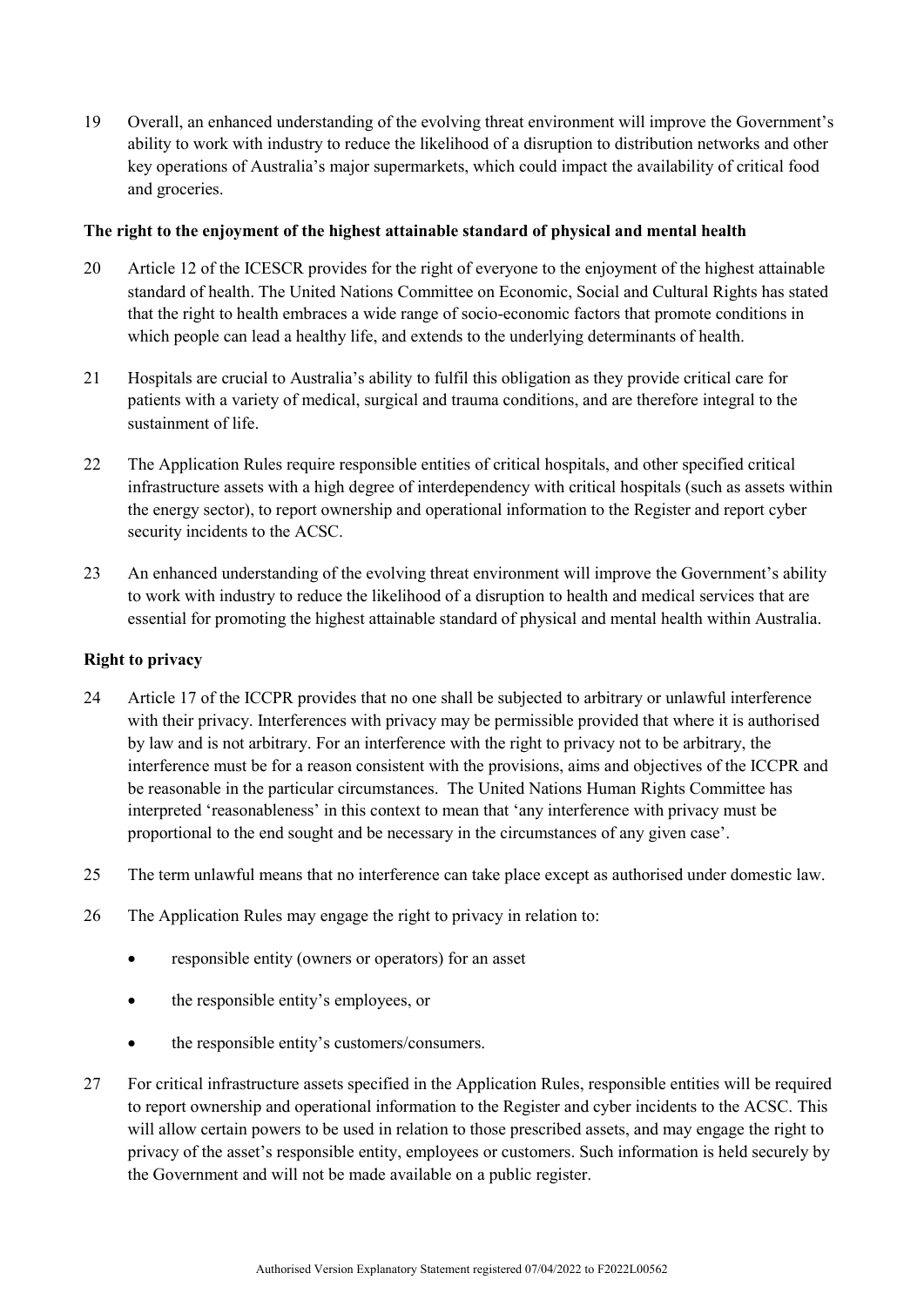#### *Responsible entities*

- 28 In 'switching on' the obligations under the Act for a critical infrastructure asset that is an individual, the following measures may engage the right to privacy under Article 17 of the ICCPR:
	- mandatory notification of cyber-security incidents (Part 2B of the Act); and
	- the obligation of a reporting entity for a critical infrastructure asset to give information and notify of events for the Register of Critical Infrastructure Assets (Part 2, Division 2 of the Act).

## *Register of Critical Infrastructure Assets – obligations to give information and notify of events*

- 29 Whilst the collection of personal information will be rare, Part 2 of the Act requires the responsible entity of critical infrastructure assets to provide the Secretary of the Department administering the Act with certain interest and control information in relation to the entity and the asset, which is maintained in a Register.
- 30 The requirements for the Register may result in the incidental collection of personal information in relation to responsible entities who are individuals. The responsible entity for specified critical infrastructure assets is required to provide high-level information on who ultimately controls or influences an asset though ownership, including beneficial ownership, or through operation arrangements, such as outsourcing arrangements.
- 31 The Register is used by the Government to prioritise and inform risk assessments to identify and manage national security risks in critical infrastructure assets. The interest and control information and operational information on the Register provides the Government with a more comprehensive understanding of how the asset and sector operates, and where there may be vulnerabilities. The information on the Register also influences the Government's ability to develop strategies to mitigate or reduce national security risk for assets which, if disrupted, would significantly impact the operations of large population hubs, economic interests and government operations.
- 32 The Government has taken sufficient steps to ensure that the limitations on the right to privacy are no more restrictive than necessary as the use and disclosure of information on the Register is restricted to purposes authorised under the Act. All information obtained under the Act, including the information provided for the Register, is protected information. It is a criminal offence to use or disclose protected information other than as authorised by Part 4, Division 3 of the Act. This Division enables disclosure for national security, foreign investment in Australia, taxation policy, industry policy, defence purposes or to assist regulatory bodies with oversight of any relevant industry for the critical infrastructure asset. Part 4, Division 3, Subdivision B of the Act provides criminal penalties to deter the disclosure of protected information.
- 33 The information on the Register may be shared with the relevant states and territories. This information may have broader policy implications for states and territories, particularly in relation to maintaining the security and resilience of critical infrastructure assets vital for their jurisdiction. This acknowledges that the states and territories, as owners and regulators of critical infrastructure assets share the responsibility with the Government to manage national security risks.
- 34 Further, safeguards for the protection of personal information specified in the Australian Privacy Principles (APP) under the *Privacy Act 1988* will apply to interest and control information, and operational information gathered under Part 2, and Part 2B of the Act. This includes requirements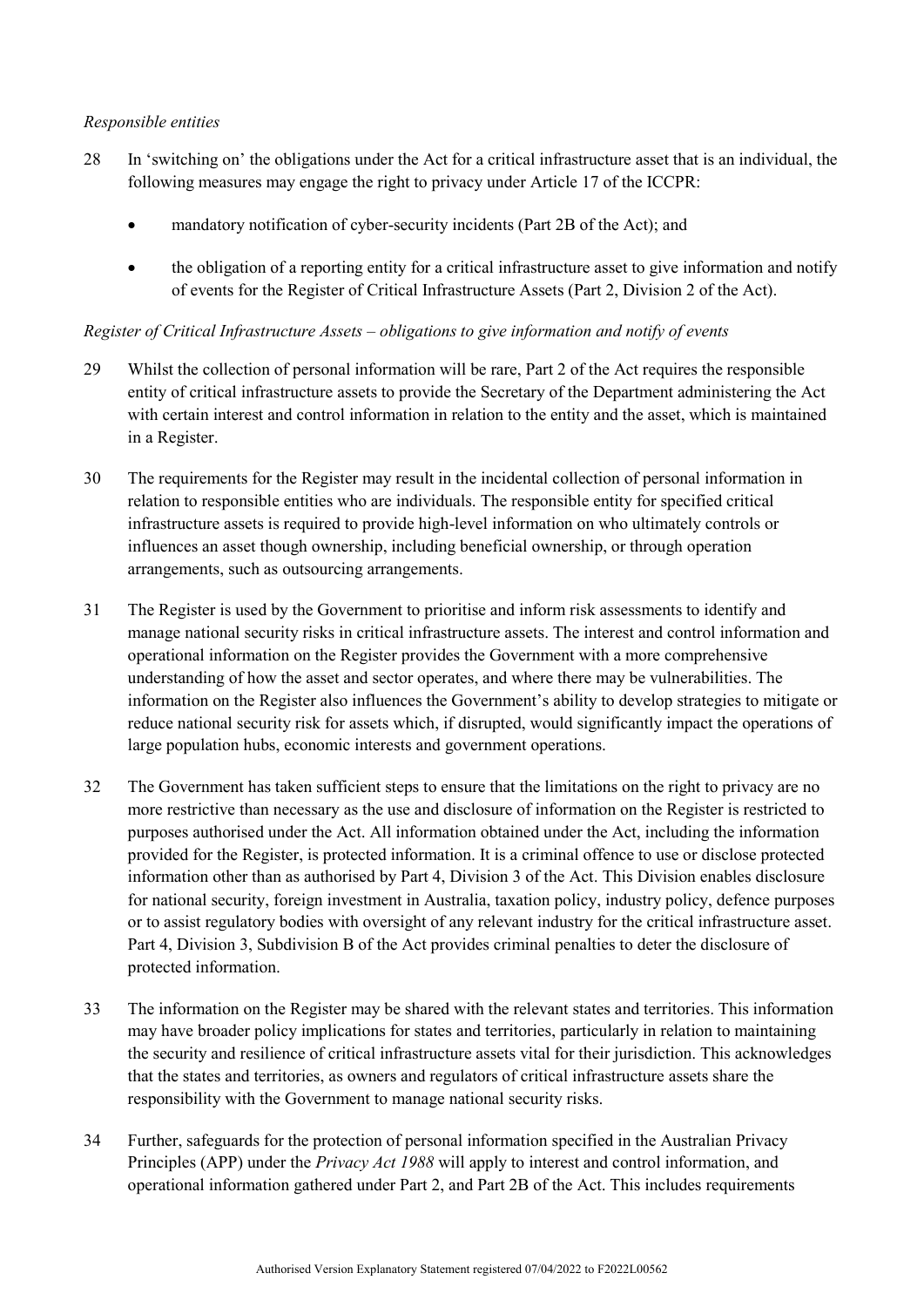regarding the security of personal information specified under APP 11 and requirements regarding use or disclosure under APP 6.

35 To the extent that the Register may result in the incidental collection of personal information and limit the right to privacy in Article 17, this limitation is permissible as the collection of personal information would be lawful, would not be arbitrary and would be reasonable, necessary and proportionate to achieving a legitimate national security objective.

#### *Secretary's powers to obtain information or documents*

- 36 The Secretary's information gathering power is a permissible limitation to the right to privacy. Subsection 37(1) of the Act empowers the Secretary to request certain information from reporting entities and operators of critical infrastructure assets. The Act allows for the Secretary to request information or documents that may be relevant to:
	- the Secretary's duty and function to keep a Register under section 19
	- $\bullet$  the Minister's power to issue a direction under subsection 32(2),
	- $\bullet$  the Secretary's power to issue a direction under subsection 35AK(2), and
	- the Secretary's power to undertake an assessment of a critical infrastructure asset to determine if there is a national security risk under section 57.
- 37 The information requested may include procurement plans, tender documentation, contracts, name and citizenship of board members and other documents specifying business operations. The notice may require the provision of personal information, which may limit the right to privacy.
- 38 The information gathering power is limited to obtaining information or documents that are directly relevant to the purposes of the legislation, as stated in the objects of the Act, as well as the functions, duties, powers and purposes prescribed in the Act. Any personal information collected is incidental to the key objective of developing a more detailed understanding of possible national security risks.
- 39 This power was drafted with reference to the Administrative Review Council's best practice principles for implementing and exercising information gathering powers in its 2008 report, *Coercive Information Gathering Powers of Government Agencies.*
- 40 In practice, Government agencies will also engage with the relevant entity prior to issuing a notice to discuss the nature of the information required and, if necessary, the terms of the notice. Engagement with the relevant entity will ensure that prior to issuing a notice a range of matters including the impact on the right of privacy will be considered. This ensures the Secretary's notice is a proportionate response, balancing the impacts on privacy with the Government's objective of addressing national security risks to critical infrastructure.
- 41 The information and documents provided to the Secretary in response to a request are protected information and the use and disclosure of the information is restricted in line with provisions at Part 4, Division 3 of the Act. This Division enables disclosure for national security, foreign investment in Australia, taxation policy, industry policy, defence purposes or to assist regulatory bodies with oversight of any relevant industry for the critical infrastructure asset. Part 4, Division 3, Subdivision B of the Act provides criminal penalties to deter the disclosure of protected information.